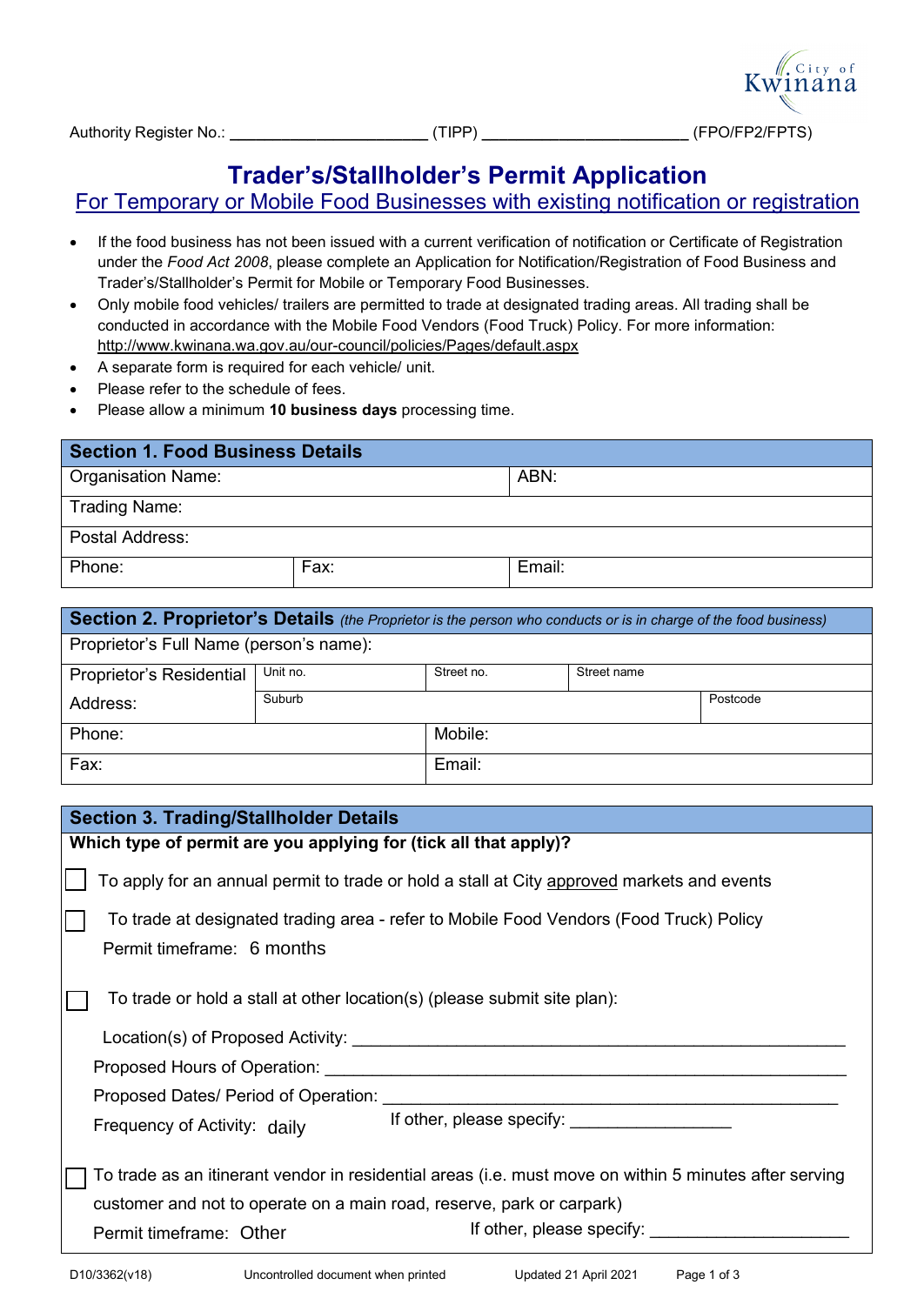| Section 4. Temporary Food Premises or Mobile Food Premises Details                                                       |                    |                                                     |                                           |
|--------------------------------------------------------------------------------------------------------------------------|--------------------|-----------------------------------------------------|-------------------------------------------|
| ◯ Temporary Food Stall (describe stall fixtures, equipment and fittings):                                                |                    |                                                     |                                           |
|                                                                                                                          |                    |                                                     |                                           |
| • The stall is $\Box$ Covered with marquee/tent $\Box$ Inside a building                                                 |                    |                                                     | □ Uncovered                               |
|                                                                                                                          |                    |                                                     |                                           |
|                                                                                                                          |                    |                                                     |                                           |
| Type of floor covering (if on unsealed ground) _________________________________                                         |                    |                                                     |                                           |
| Number of Food Handlers:                                                                                                 |                    |                                                     |                                           |
| Mobile Food Vehicle/Unit                                                                                                 |                    |                                                     |                                           |
| Vehicle Make: ___________ Model: _____________ Registration Number: _______________________________                      |                    |                                                     |                                           |
|                                                                                                                          |                    |                                                     |                                           |
| <b>Number of Food Handlers:</b>                                                                                          |                    |                                                     |                                           |
| Is the temporary food premise or mobile food vehicle/unit notified or registered with a local                            |                    |                                                     |                                           |
| council?                                                                                                                 |                    |                                                     | Notified □ Registered                     |
| Notification/Registration Certificate Number:<br>$\bullet$                                                               |                    |                                                     |                                           |
| (Attach copy of the verification of notification/registration certificate)                                               |                    |                                                     |                                           |
| Local Council where notification/registration is held: _________________________<br>$\bullet$                            |                    |                                                     |                                           |
| Types of food to be sold or given away:                                                                                  |                    |                                                     |                                           |
| ■ Hot cooked/reheated food                                                                                               |                    |                                                     |                                           |
| $\Box$ Cold prepared food                                                                                                |                    |                                                     |                                           |
| ■ Drinks/beverages                                                                                                       |                    |                                                     |                                           |
| $\Box$ Pre-packaged low risk foods                                                                                       |                    |                                                     |                                           |
| $\Box$ Other                                                                                                             |                    |                                                     |                                           |
| Section 5. Facilities Available at the Mobile/Temporary Food Premises                                                    |                    |                                                     |                                           |
| How will perishable food be stored on site?                                                                              |                    |                                                     |                                           |
| ■ Refrigerator/freezer                                                                                                   | ■ On ice in eskies |                                                     | $\square$ Not applicable                  |
| $\Box$ In a bain-marie prior to sale $\Box$ Cooked & sold with demand                                                    |                    |                                                     |                                           |
| Where is the food being prepared?                                                                                        |                    |                                                     |                                           |
| ■ On site                                                                                                                |                    | $\blacksquare$ Inside mobile food vehicle/unit      | $\blacksquare$ In my residential kitchen* |
| ■ In an approved residential/commercial kitchen $□$ Not applicable                                                       |                    |                                                     |                                           |
|                                                                                                                          |                    |                                                     |                                           |
|                                                                                                                          |                    |                                                     |                                           |
| *Preparation in residential kitchen is only permitted for once-off charitable or community event where low risk or       |                    |                                                     |                                           |
| shelf stable food (not potentially hazardous) is prepared.                                                               |                    |                                                     |                                           |
| <b>Power supply </b> $\blacksquare$ External supply $\Box$ Self contained generation $\Box$ Not required                 |                    |                                                     |                                           |
| <b>Water supply</b> $\Box$ Self contained storage $\blacksquare$ Mains $\Box$ Other (please specify) $\Box$ Not required |                    |                                                     |                                           |
| Waste water disposal $\blacksquare$ Self contained storage $\blacksquare$ Container for waste water                      |                    |                                                     |                                           |
|                                                                                                                          |                    | □ External Disposal (please specify)_______________ | $\Box$ Not required                       |